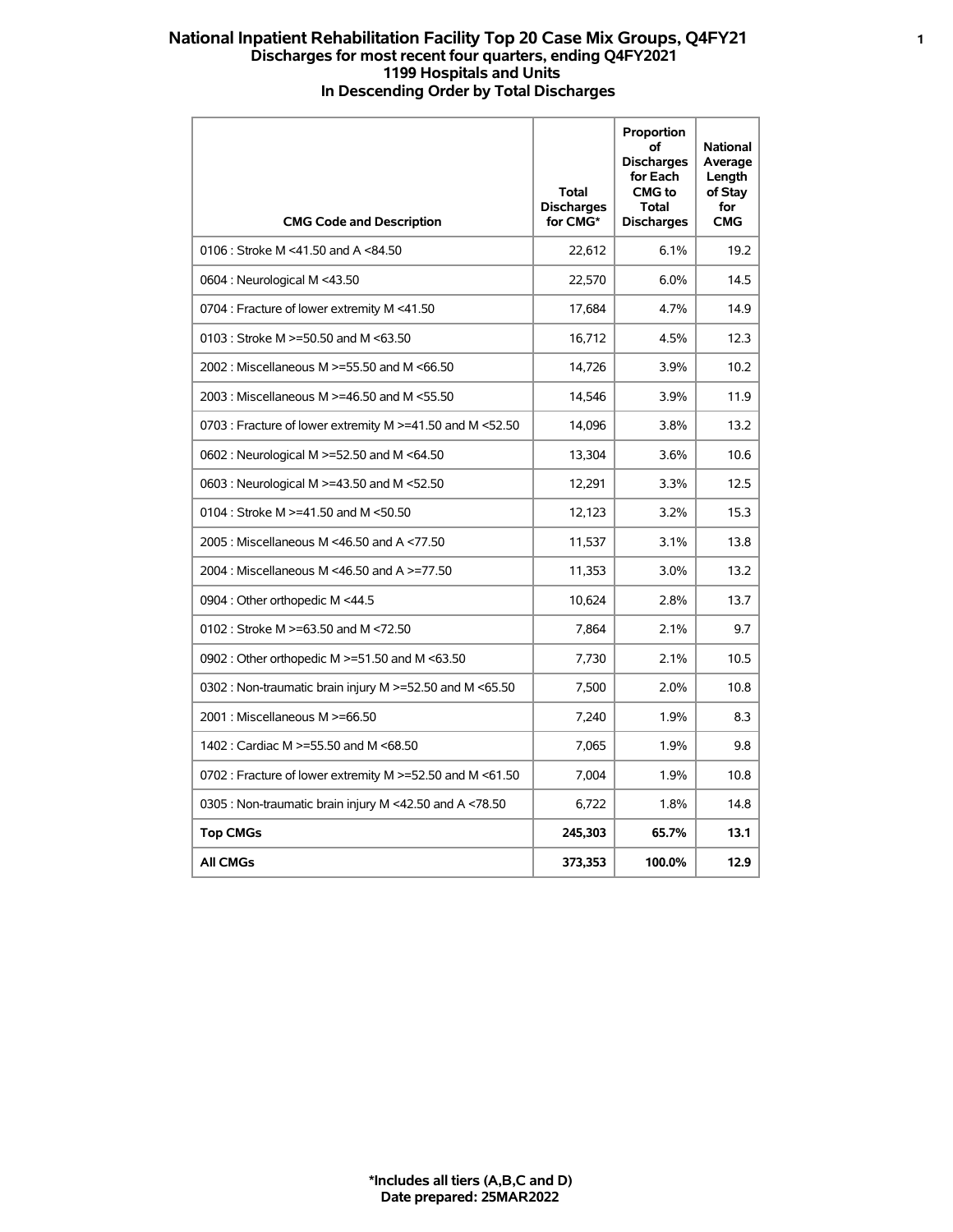## **National Inpatient Rehabilitation Facility Top 20 Case Mix Groups, Q4FY21 2 Discharges for most recent four quarters, ending Q4FY2021 859 Units Only In Descending Order by Total Discharges**

| <b>CMG Code and Description</b>                                | Total<br><b>Discharges</b><br>for CMG* | Proportion<br>of<br><b>Discharges</b><br>for Each<br><b>CMG</b> to<br><b>Total</b><br><b>Discharges</b> | <b>National</b><br>Average<br>Length<br>of Stay<br>for<br><b>CMG</b> |
|----------------------------------------------------------------|----------------------------------------|---------------------------------------------------------------------------------------------------------|----------------------------------------------------------------------|
| 0106 : Stroke M <41.50 and A <84.50                            | 9,641                                  | 6.1%                                                                                                    | 19.5                                                                 |
| 0103 : Stroke M $>=$ 50.50 and M < 63.50                       | 8,936                                  | 5.7%                                                                                                    | 12.4                                                                 |
| 0704 : Fracture of lower extremity M <41.50                    | 7.487                                  | 4.7%                                                                                                    | 14.9                                                                 |
| 0703 : Fracture of lower extremity M >=41.50 and M <52.50      | 7,195                                  | 4.6%                                                                                                    | 13.3                                                                 |
| 2002 : Miscellaneous M >=55.50 and M <66.50                    | 6,877                                  | 4.4%                                                                                                    | 10.4                                                                 |
| 2003 : Miscellaneous M >=46.50 and M <55.50                    | 6.496                                  | 4.1%                                                                                                    | 12.0                                                                 |
| 0104 : Stroke M >=41.50 and M <50.50                           | 6,014                                  | 3.8%                                                                                                    | 15.5                                                                 |
| 0604 : Neurological M <43.50                                   | 4,955                                  | 3.1%                                                                                                    | 15.2                                                                 |
| 0102 : Stroke M >=63.50 and M <72.50                           | 4.449                                  | 2.8%                                                                                                    | 9.8                                                                  |
| 2005: Miscellaneous M <46.50 and A <77.50                      | 4,330                                  | 2.7%                                                                                                    | 14.2                                                                 |
| 2004 : Miscellaneous M <46.50 and A >=77.50                    | 4,190                                  | 2.7%                                                                                                    | 13.4                                                                 |
| 0702 : Fracture of lower extremity M $\ge$ =52.50 and M <61.50 | 4,098                                  | 2.6%                                                                                                    | 10.9                                                                 |
| 0602 : Neurological M >=52.50 and M <64.50                     | 3,765                                  | 2.4%                                                                                                    | 10.9                                                                 |
| 1402 : Cardiac M >=55.50 and M <68.50                          | 3,692                                  | 2.3%                                                                                                    | 9.9                                                                  |
| 2001 : Miscellaneous M >=66.50                                 | 3,544                                  | 2.2%                                                                                                    | 8.3                                                                  |
| 0904 : Other orthopedic M <44.5                                | 3,350                                  | 2.1%                                                                                                    | 13.9                                                                 |
| 0302 : Non-traumatic brain injury M >=52.50 and M <65.50       | 3,321                                  | 2.1%                                                                                                    | 10.9                                                                 |
| 0603 : Neurological M >=43.50 and M <52.50                     | 3.298                                  | 2.1%                                                                                                    | 12.9                                                                 |
| 0902 : Other orthopedic M >=51.50 and M <63.50                 | 3,236                                  | 2.0%                                                                                                    | 10.6                                                                 |
| 1403 : Cardiac M >=45.50 and M <55.50                          | 2,987                                  | 1.9%                                                                                                    | 11.7                                                                 |
| <b>Top CMGs</b>                                                | 101,861                                | 64.5%                                                                                                   | 13.1                                                                 |
| <b>All CMGs</b>                                                | 157,973                                | 100.0%                                                                                                  | 12.9                                                                 |